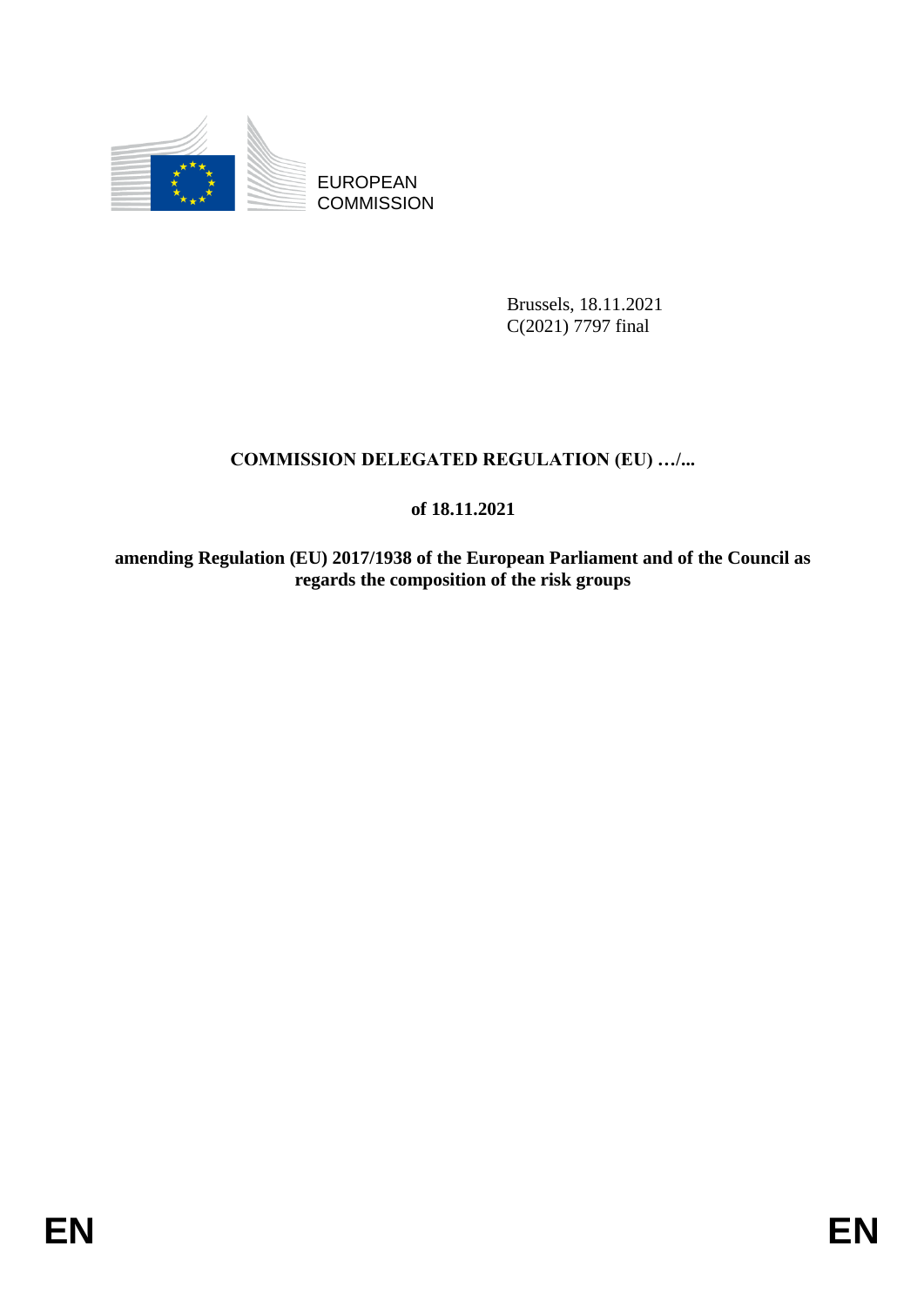### **EXPLANATORY MEMORANDUM**

### **1. CONTEXT OF THE DELEGATED ACT**

Regulation (EU) 2017/1938 of the European Parliament and the Council, of 25 October 2017, concerning measures to safeguard the security of gas supply ("Regulation")<sup>1</sup> sets up a security of gas supply mechanism in the Union that is based on the notion of identifying and anticipating risks ("risk-based approach"). Once the risks have been identified and assessed at regional and national level, the next step for Member States is to take appropriate preventive measures to reduce the likeliness that risks happen, as well as to foresee emergency measures that, in case of a gas supply disruption, will allow to minimize or remove its effects. These measures are to be described in national Preventive Action Plans and Emergency Plans ("National Plans").

Regional cooperation, in a spirit of solidarity, is a guiding principle of the Regulation. Assessing correlated risks jointly, at regional level, makes the risk assessment more comprehensive and more precise, and ensures that Member States are better prepared for any crises. Moreover, in an emergency, a coordinated and pre-agreed approach to the security of supply ensures a consistent response, optimises resources, makes measures more effective and reduces the risk of negative spill-over effects that purely national measures could have in neighbouring Member States.

To structure the preparation of joint risk assessments and facilitate regional cooperation, Annex I of the Regulation established thirteen regional risk groups, separated into four regional categories: Eastern, North Sea, North African and South-East. These risk groups are the basis for enhanced regional cooperation and enable agreement on appropriate and effective cross-border measures of all Member States concerned within the risk groups or outside the risk groups along the emergency supply corridors.

The risk groups reflect the major transnational risks to the security of gas supply in the Union; their composition is based on the main gas supply sources and routes. Each risk group includes those Member States along a corridor that may play a strategic role in case of gas supply crisis. Under Article 3(8) of the Regulation, the Commission is empowered to update the composition of the risk groups to reflect the evolution of the main transnational risks.

Article 7(2) of the Regulation requires Member States within each risk group to assess jointly all relevant risk factors such as natural disasters, technological, commercial, social, political and other risks that could lead to the materialisation of the major transnational risk to the security of supply for which the risk group was created ("common risk assessment)".

In order to make the regional cooperation feasible, Article 7(2) requires Member States to agree on a cooperation mechanism within each risk group. This mechanism has to be developed sufficiently in time to allow for conducting the common risk assessment and discussing and agreeing on appropriate and effective cross-border measures, which will require the agreement of each Member State concerned and that have to be included in the regional chapters of the national plans.

As foreseen in Article 7 (1) of the Regulation, the European Network of Transmission System Operators for Gas (ENTSOG) carried out in 2017, for the first time, a Union-wide simulation of gas supply and infrastructure disruption scenarios. The simulation identified and assessed the emergency gas supply corridors and identified which Member States can address

 $\mathbf{1}$ 

OJ L 280, 28.10.2017, p. 1.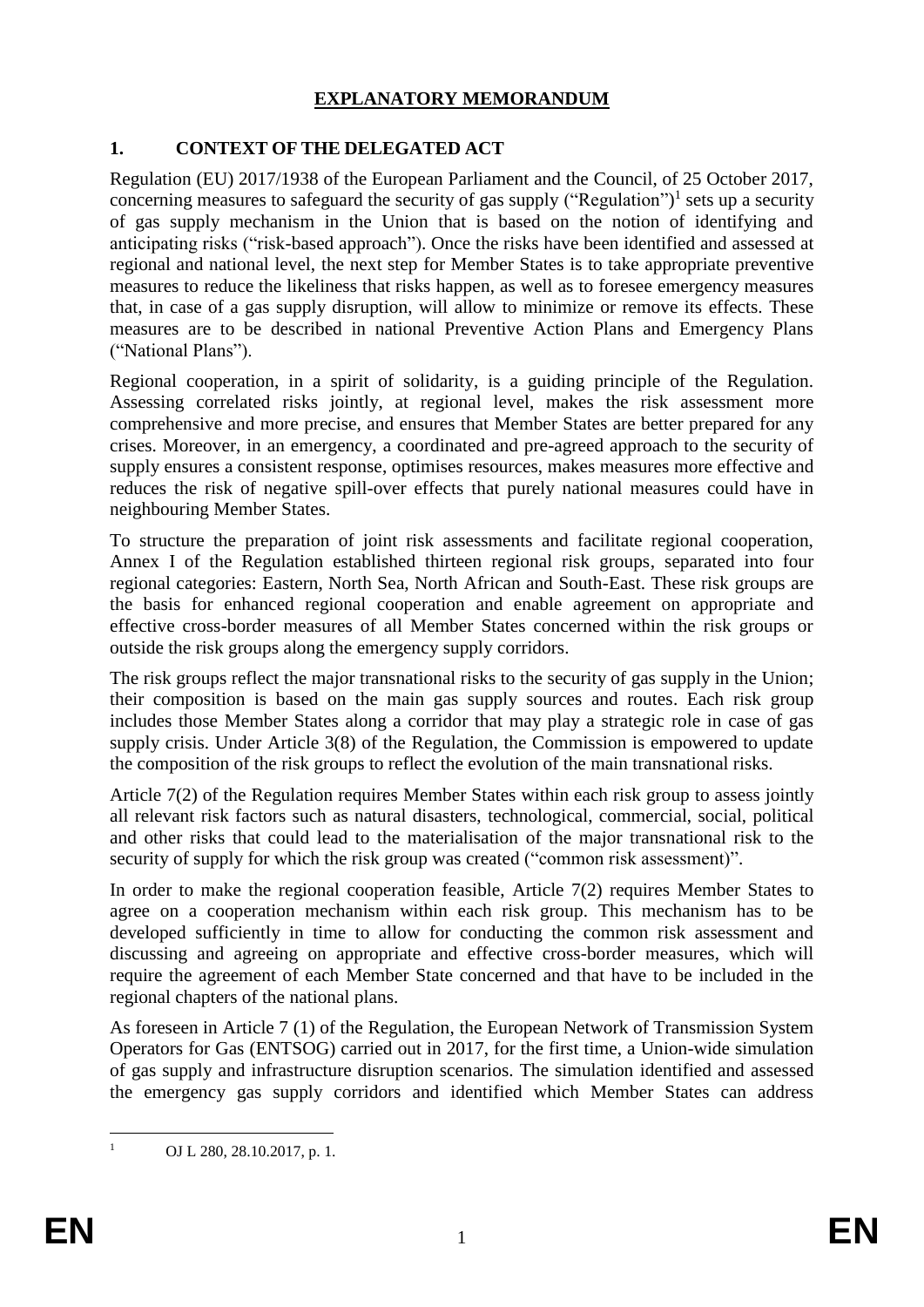identified risks. The gas supply and infrastructure disruption scenarios and the methodology for the simulation were defined by ENTSOG in cooperation with the Gas Coordination Group ("GCG").

ENTSOG's first Union-wide simulation considered the gas infrastructures that were in operation along the different gas corridors on 1 October 2017. This first Union-wide simulation of gas supply and infrastructure disruption scenarios was the starting point for the preparation of the first "common risk assessments" within each risk group and of the national risk assessments, which were finalised by most Member States in 2019 and 2020. Those risk assessments, on their turn, represented the basis for the preventive and emergency measures described in the national plans (also finalised by most Member States in 2019 and 2020).

In October 2020, upon request of the GCG, ENTSOG produced an *addendum* to the Unionwide simulation, in order to consider the security of supply impact of several major infrastructures that had been commissioned in the meantime across the Union. The *addendum* simulated again three disruption scenarios to take account of investments that had been commissioned in 2019: the "Baltic Connector", connecting Finland and Estonia, and new gas import capacity from Russia via Turkey (TurkStream2) to Bulgaria.

Under the Regulation, the cycle Union-wide "simulation / common risk assessments / national risk assessments / national plans" has to be reviewed every four years.

The methodology and assumptions for ENTSOG's Union-wide simulation, due to be finalised by November 2021, remain largely the same as applied in the first simulation. However, learning from the experience, the revised Union-wide simulation considers those projects that are expected to be in operation in January 2023. In this way, the simulation will reflect as much as possible the actual configuration of the emergency gas corridors at the time of application of the next national plans (expected to be in place in preparation for the winter 2023/24). The choice of the relevant projects is based on the technical data submitted to ENTSOG by promoters in the context of the preparation of ENTSOG's upcoming Ten Years Network Develop Plan (TYNDP)<sup>2</sup>.

The analysis of the new major gas infrastructures that have entered into operation since 2017, as well as the expected impact of those that will be commissioned in the coming months and by the end of December 2022, shows that new emergency supply corridors are available and will potentially have an impact on the emergency gas flows. At the same time, new interconnectors broaden the list of Member States that can contribute to address potential failures of the main gas supply routes.

As a matter of consequence, the composition of some risk groups, as defined in Annex I of the Regulation, needs to be modified to reflect the role that some additional Member States may have along certain supply corridors and to allow these countries to contribute to the common risk assessments of these risk groups and to the joint definition of regional preventive and emergency measures.

The United Kingdom ceased to be a Member State of the European Union as from 1 February 2020. As a matter of legal certainty, it should be removed from the lists of Member States in Annex I.

 $\overline{\phantom{a}}$ <sup>2</sup> Under Article 8(3)(b) of Regulation (EC) 715/2009 of the European Parliament and of the Council of 13 July 2009 on conditions for access to the natural gas transmission networks and repealing Regulation (EC) No 1775/2005 (OJ L 211, 14.08.2009, p. 36), ENTSOG develops TYNDP every two years.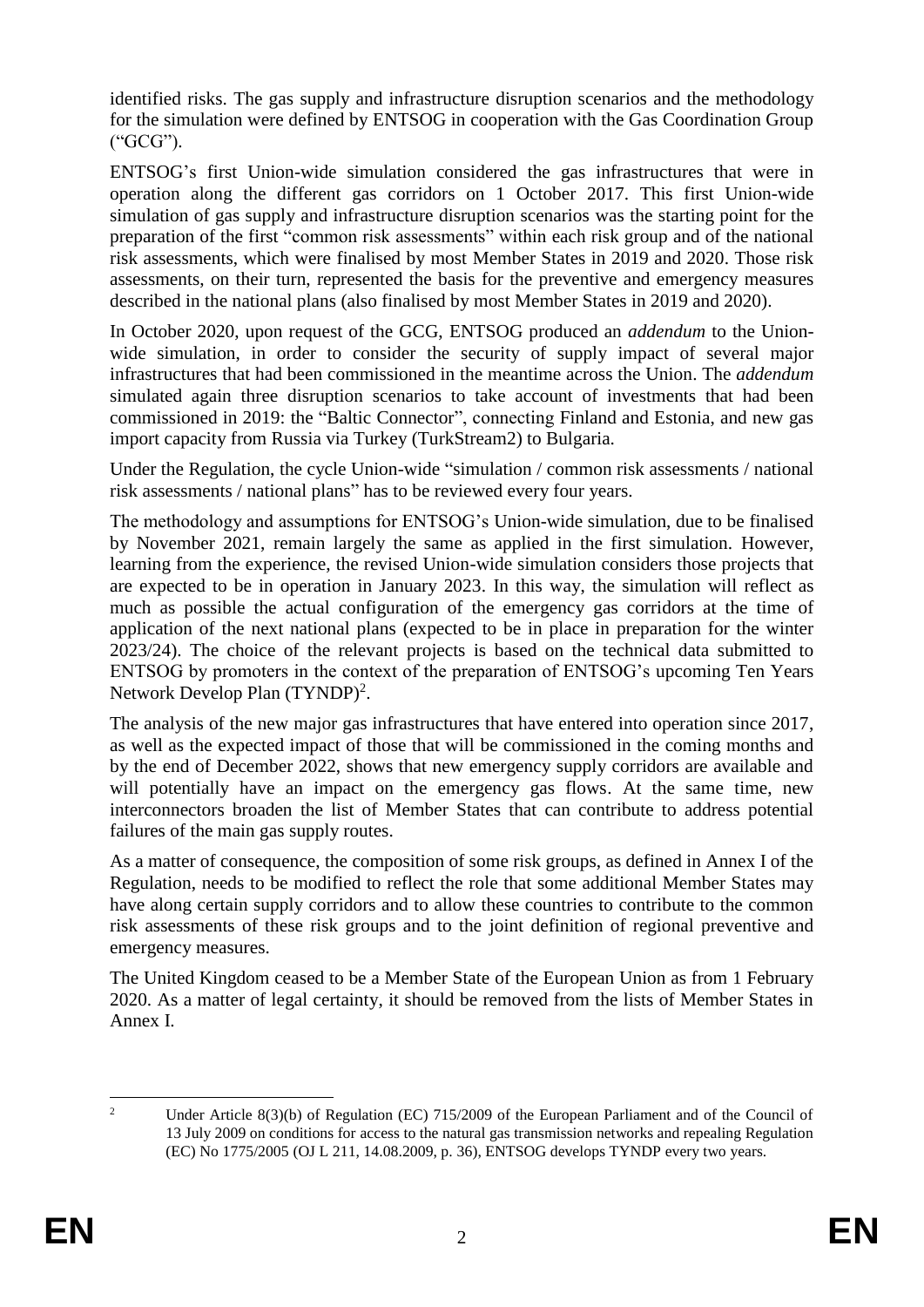### **2. CONSULTATIONS PRIOR TO THE ADOPTION OF THE ACT**

The  $GCG<sup>3</sup>$  was established by Article 4 of the Regulation to facilitate the coordination of measures concerning the security of gas supply. It is composed of representatives of the Member States, the Agency for the Cooperation of Energy Regulators (ACER), ENTSOG and representative bodies of the gas industry and of relevant customers.<sup>4</sup>

Under Article 4(4) of the Regulation, the Commission may convene the GCG in a setting that is restricted to the representatives of the Member States.

The impact of new infrastructures on the existing emergency supply corridors considered in Annex I was discussed at three ordinary meetings of the GCG in 2020, in the context of the discussions about ENTSOG's 2020 addendum to the first Union-wide simulation of supply and infrastructure disruption scenarios.

The methodology and assumptions for ENTSOG's 2021 Union-wide simulation were presented and discussed at an ordinary GCG meeting on 6 May 2021. Among other methodology aspects, the discussions addressed the inclusion in the simulation of infrastructures expected to be commissioned in 2023, and the logical impact of this choice on the composition of the risk groups. The Commission's services presented the procedure and estimated timeline for updating the risk groups. After the meeting, a two-week-period was open for GCG to comment in writing. 5

The GCG received the draft update of the risk groups by e-mail on 13 July 2021<sup>6</sup>, as well as on 19 August 2021, together with the invitation to a restricted GCG meeting, via the AGM application.

A four-week-period was open for public feedback on 20 July 2021 until 17 August 2021. Comments were generally supportive of the intended changes.<sup>7</sup>

A meeting of the GCG, restricted to Member States' representatives and ENTSOG (as observer), was held on 2 September 2021 by webconference.

The Commission took note of comments from Germany, Hungary and the Netherlands, recorded in the minutes of the meeting, and concluded that there was general support to the draft Delegated Regulation.

Concerning, in particular, Hungary's membership in the Trans-Balkan Group, the Commission took note of the information according to which the additional reverse-flow capacity at the interconnection point between Hungary and Romania would not be expected to be completed by January 2023.

The European Parliament and the Council were informed of the meetings of the GCG where this draft delegated act was discussed and both institutions, therefore, received all relevant documents at the same time as Member States' experts in line with the 2016 Interinstitutional Agreement on Better Law Making and the Common understanding on Delegated Acts annexed to it.

<sup>1</sup>  $\frac{3}{4}$  Expert group register number X01096.

The expert group was first created in 2006; the current composition results from Commission Decision of 11 August 2011 establishing the composition and the operational provisions of the Gas Coordination Group and repealing Commission Decision 2006/791/EC, OJ C 236, 12.8.2011, p. 10.

 $5$  Seven Member States sent comments in writing.<br> $6$  Atteched to an a mail informing the Energy Atte

<sup>6</sup> Attached to an e-mail informing the Energy Attachés of the Permanent Representations at the European Union about the upcoming restricted GCG meeting and inviting them to appoint delegates. Member States' usual GCG delegates were in cc to the e-mail.

<sup>&</sup>lt;sup>7</sup> Five contributions, from one citizen and four industry associations.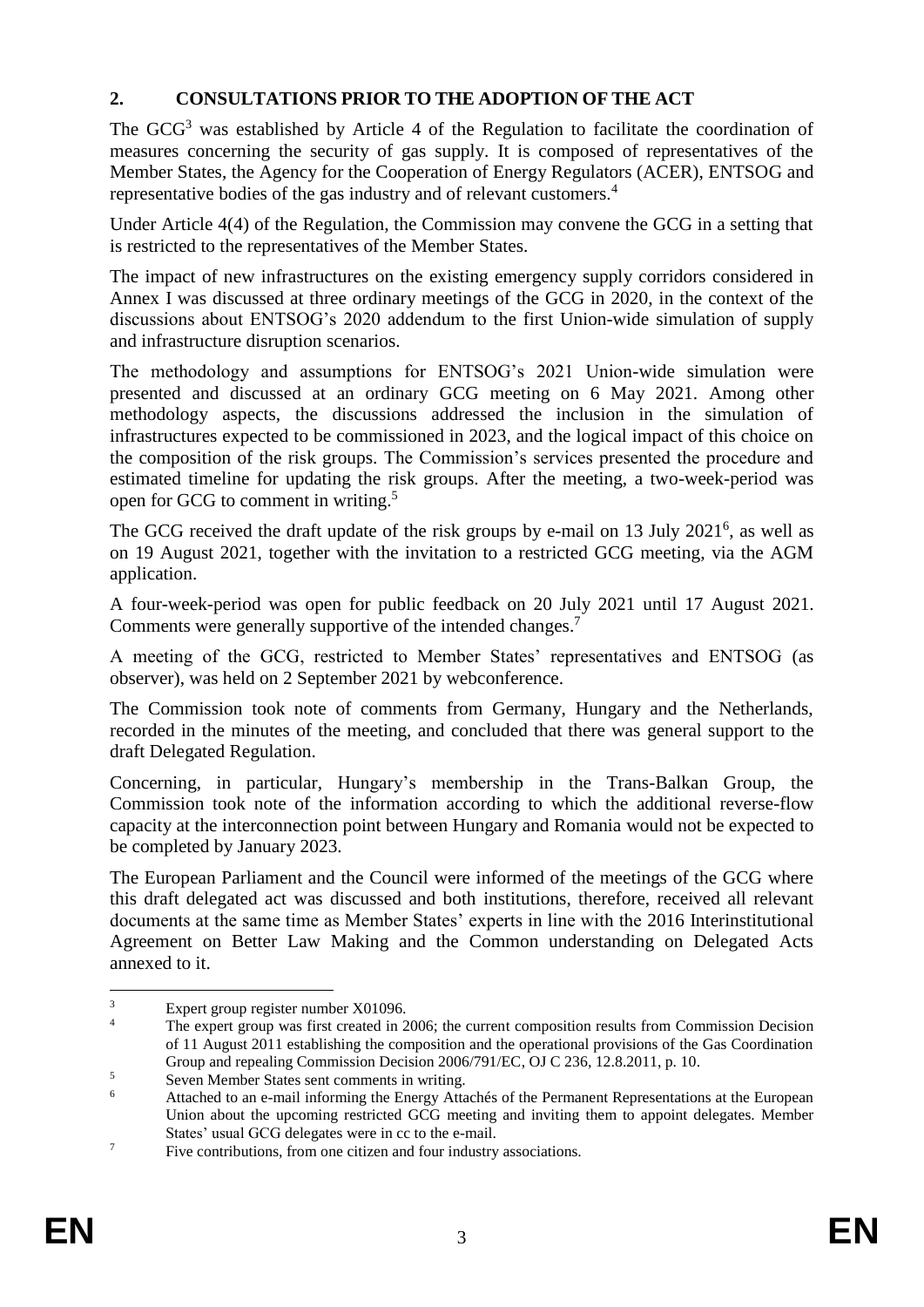### **3. LEGAL ELEMENTS OF THE DELEGATED ACT**

Article 3(8) of the Regulation empowers the Commission to adopt delegated acts in accordance with Article 19 ("Exercise of the delegation") in order to update the composition of the risk groups set out in Annex I, by amending this annex in order to reflect the evolution of the major transnational risks to the security of gas supply in the Union and its impact on Member States, taking into account the result of the Union-wide simulation of gas supply and infrastructure disruption scenarios carried out by ENTSOG in accordance with Article 7(1). Before proceeding to the update, the Commission shall consult the GCG in the setting provided for in Article 4(4) of the Regulation on the draft update.

The purpose of this Delegated Regulation is to amend Annex I of the Regulation by adding some Member States to several risk groups to take into account the impact that new and upcoming gas infrastructures are expected to have on the gas flows within the relevant emergency gas corridors, as defined in Annex I, as well as the potential contribution of those Member States in case of supply disruption along those corridors, as explained in the following paragraphs. Furthermore, the risk groups should be modified to reflect the United Kingdom's withdrawal from the European Union.

The "Baltic Connector", connecting the gas transmission systems of Finland and Estonia, entered into operation in December 2019 and its impact in case of supply disruption affecting the "North-East group" was already analysed in the 2020 *addendum* to ENTSOG's first Union-wide simulation. This new infrastructure justifies that Finland is added to the "1(b) Belarus risk group".

One main upcoming infrastructure with an impact on the composition of some risk groups is the "Baltic Pipe Project", which will transport gas from Norway to Denmark (and Sweden) and –across the Baltic Sea– to Poland. Gas transmission through the bidirectional gas pipeline between Denmark and Poland is expected to start in 2022.

Another main upcoming infrastructure that justifies some changes is the "Gas Interconnection Poland-Lithuania" pipeline (GIPL); this bidirectional gas infrastructure is a Project of Common Interest (PCI) that will connect the gas transmission systems of Poland and Lithuania and is expected to enter into operation by the end of 2022.

The impact of these two upcoming main infrastructures justifies the following changes.

Concerning the Eastern gas supply risk groups (point 1. of Annex I):

Denmark and Sweden need to be added to the "(a) Ukraine risk group" and the "(b) Belarus risk group"

Czechia, Denmark, Germany, Poland, Slovakia and Sweden need to be added to the "(d) North-Eastern risk group".

Concerning the North Sea gas supply risk groups (point 2. of Annex I), Poland is to be added to the "(a) Norway risk group" and the "(c) Denmark risk group".

In addition, considering the bidirectional capacity between Romania and Hungary existing at the Csanádpalota interconnection point (a PCI related to the "ROHUAT/BRUA" transmission corridor) $8$ , in operation since November 2020, it would be pertinent for Hungary to be a member of the Trans-Balkan gas supply risk group.

 $\overline{8}$ The first phase of this project enabled 1,75 bcm/a capacity; capacity is expected to expand to 4.4 bcm/a in the second phase.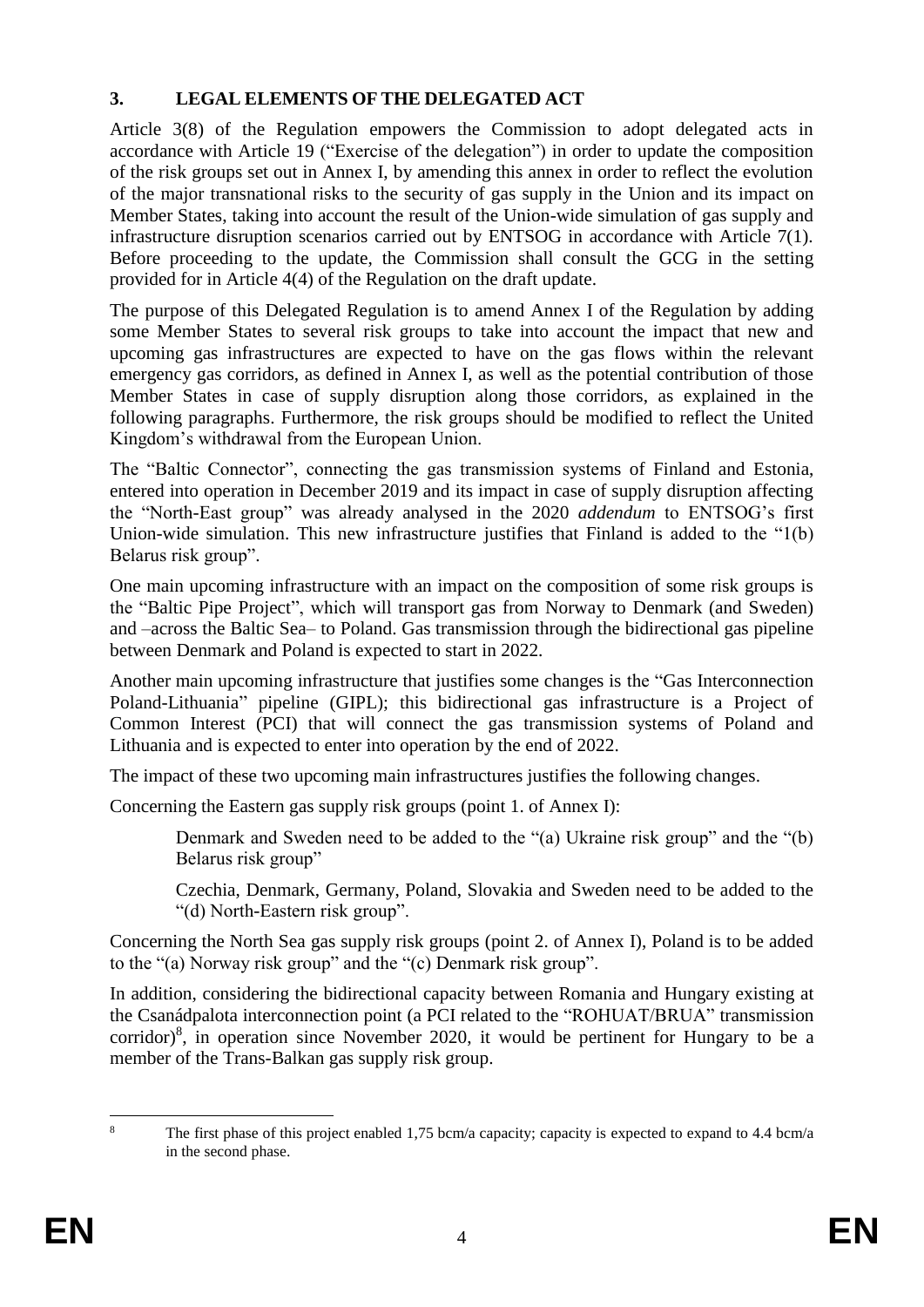Finally, following the United Kingdom's withdrawal from the European Union as from 1<sup>st</sup> February 2020, this third country has ceased to be a member of the "(a) Norway risk group" and the "(d) United Kingdom risk group". Annex I is to be modified to reflect this.

These changes in the composition of risk groups are expected to have significant and positive implications on the security of gas supply in the Union. These changes will allow more Member States to contribute to the work of the risk groups to which they have been added. These Member States will be able to have a say in the revised regional cooperation mechanisms and their contribution will help to improve the quality and accuracy of the common risk assessments. While this might imply additional administrative burden for some Member States, this is clearly outweighed by the fact that their participation in additional groups will bring along greater and safer emergency preparedness: in practice, the revised common risk assessments (due by October 2022) will be more realistic and accurate, by incorporating the perspective of all Member States that in 2023 will be connected to the relevant emergency supply corridor. This, in turn, will benefit the national risk assessments and will provide a sound basis for the preparation of the national plans, which are due to be communicated to the Commission in March 2023.

The act is within the scope of the delegated powers provided to the Commission by Article 3(8) and Article 19 of the Regulation and does not go beyond what is necessary to achieve the purpose of those provisions.

This delegated act is amending and replacing provisions of the Regulation and it is appropriate, therefore, to proceed with a Delegated Regulation.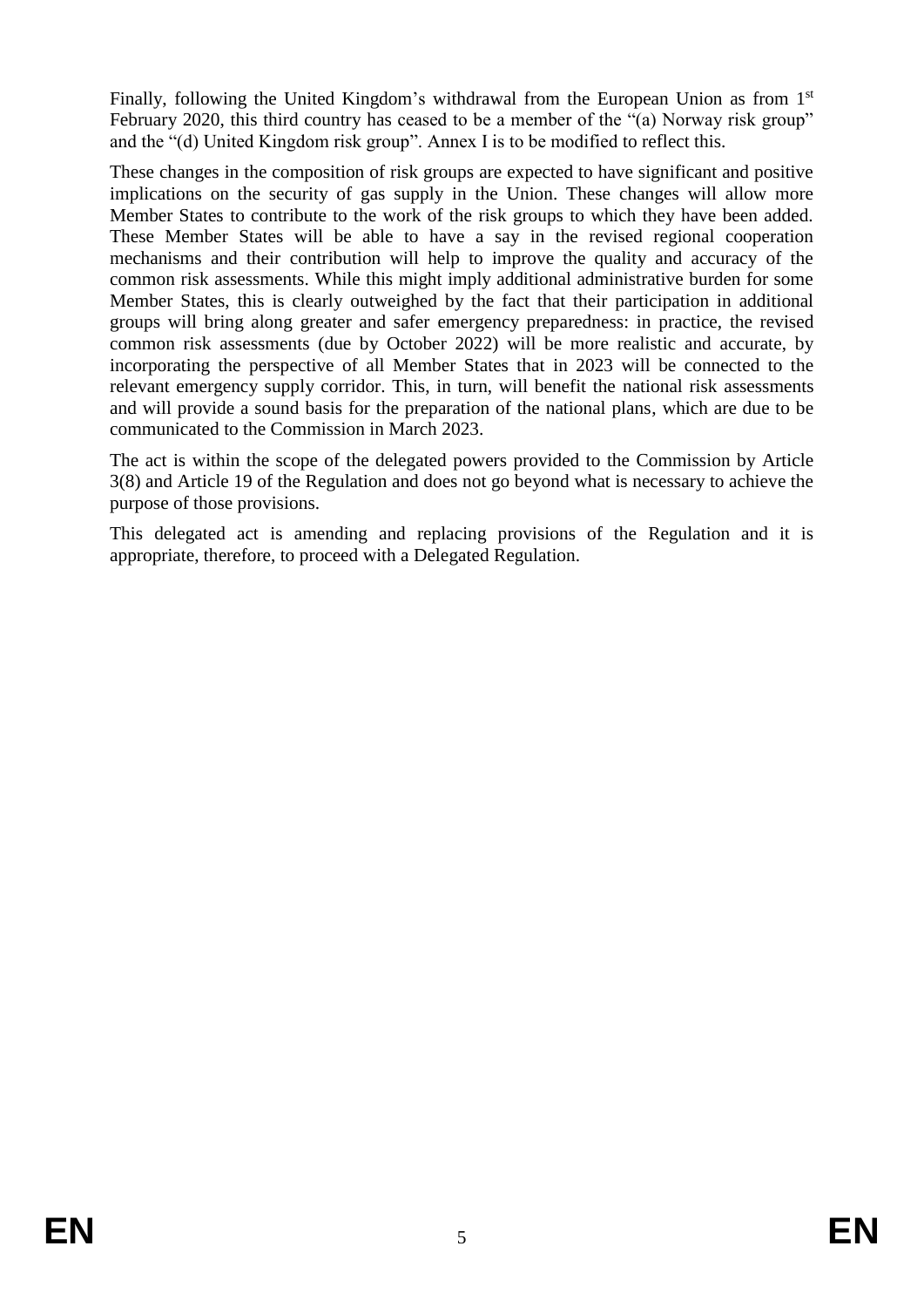### **COMMISSION DELEGATED REGULATION (EU) …/...**

### **of 18.11.2021**

#### **amending Regulation (EU) 2017/1938 of the European Parliament and of the Council as regards the composition of the risk groups**

#### THE EUROPEAN COMMISSION,

Having regard to the Treaty on the Functioning of the European Union,

Having regard to Regulation (EU) 2017/1938 of the European Parliament and of the Council of 25 October 2017 concerning measures to safeguard the security of gas supply and repealing Regulation (EU) No  $994/2010^9$ , and in particular Article 3(8) thereof,

Whereas:

- (1) Regional cooperation, in a spirit of solidarity, is a core principle on which the security of gas supply mechanism established by Regulation (EU) 2017/1938 is based. To make regional cooperation operational in practice, Annex I to that Regulation identifies thirteen risk groups corresponding to four main emergency gas supply corridors. For each risk group, Annex I lists the Member States that may be affected or play a role in case of supply disruption along the corridor, or both. Under Article 3(8) of Regulation (EU) 2017/1938, the Commission is empowered to adopt delegated acts in order to update the composition of those risk groups.
- (2) New major gas infrastructures have entered into operation since the adoption of Regulation (EU) 2017/1938 and several infrastructures are expected to be commissioned in the following months. Those infrastructures create new emergency supply corridors. They also have an impact on the Member States that can be affected by or contribute to addressing potential failures of the main gas supply routes.
- (3) Under Article 7(1) of Regulation (EU) 2017/1938, the European Network of Transmission System Operators for Gas (ENTSOG) is to carry out a revised Unionwide simulation of gas supply and infrastructure disruption scenarios by November 2021. This simulation will take into account the evolution of the Union gas infrastructures since 2017 and its impact on the different emergency gas supply corridors. The simulation will also cover all gas infrastructures that are expected to be in operation in January 2023.
- (4) The impact of the new and upcoming gas infrastructures on the emergency gas corridors, as reflected in ENTSOG's Union-wide simulations, justifies that the composition of the risk groups be adapted accordingly.
- (5) The impact of new gas infrastructures on the composition of some risk groups was discussed at several ordinary meetings of the Gas Coordination Group (GCG) in 2020 and 2021. The content of this act was discussed at a GCG meeting restricted to Member States representatives and ENTSOG, as an observer.

 $\overline{9}$ <sup>9</sup> OJ L 280, 28.10.2017, p. 1.